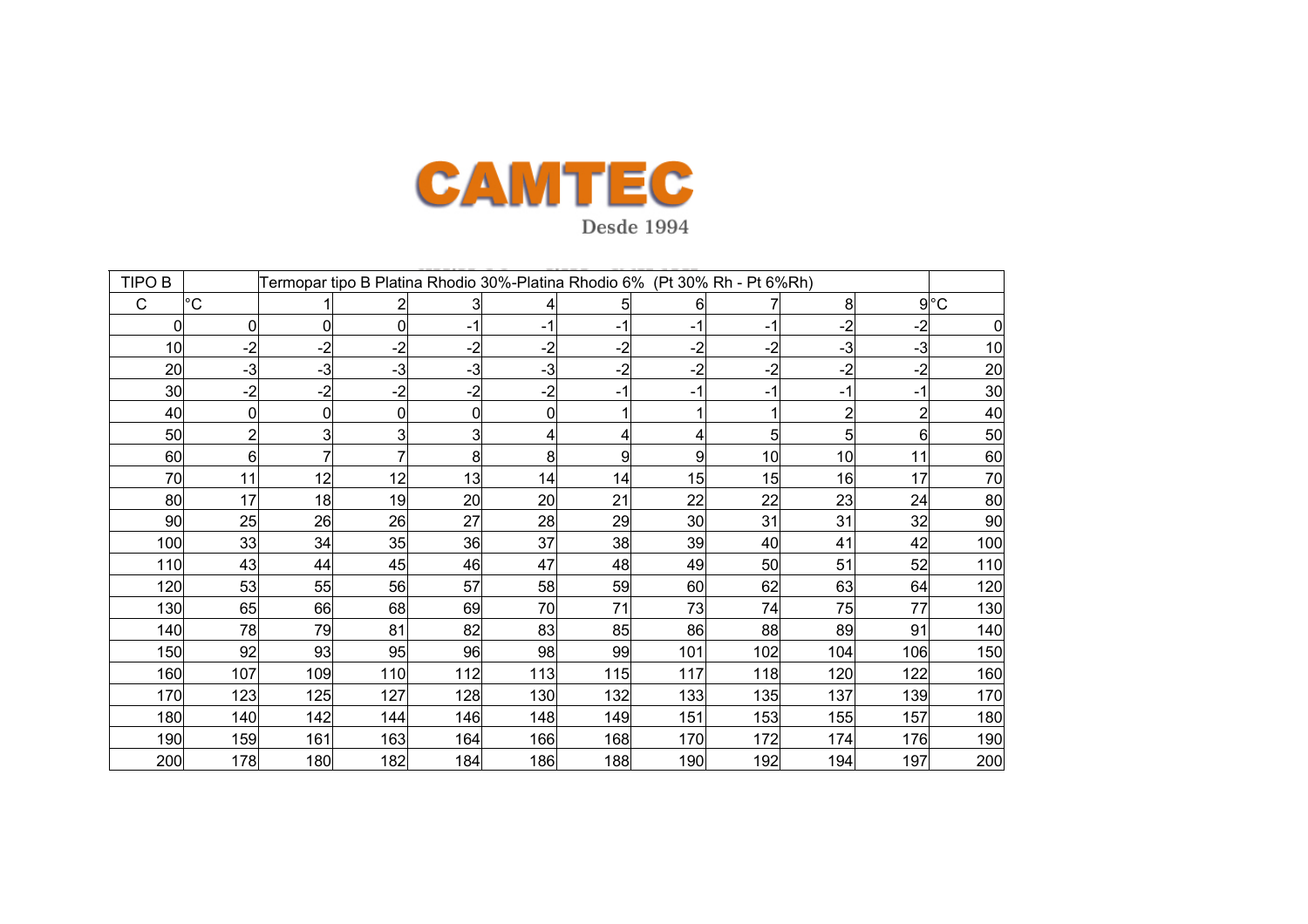

| $\mathsf{C}$ | $^{\circ}C$ | 1    | $\overline{2}$ | 3    | 4    | 5    | 6    | 7    | 8    |      | $9^{\circ}$ C |
|--------------|-------------|------|----------------|------|------|------|------|------|------|------|---------------|
| 210          | 199         | 201  | 203            | 205  | 207  | 209  | 211  | 214  | 216  | 218  | 210           |
| 220          | 220         | 222  | 225            | 227  | 229  | 231  | 234  | 236  | 238  | 240  | 220           |
| 230          | 243         | 245  | 247            | 250  | 252  | 254  | 257  | 259  | 262  | 264  | 230           |
| 240          | 266         | 269  | 271            | 274  | 276  | 279  | 281  | 284  | 286  | 289  | 240           |
| 250          | 291         | 294  | 296            | 299  | 301  | 304  | 307  | 309  | 312  | 314  | 250           |
| 260          | 317         | 320  | 322            | 325  | 328  | 330  | 333  | 336  | 338  | 341  | 260           |
| 270          | 344         | 347  | 349            | 352  | 355  | 358  | 360  | 363  | 366  | 369  | 270           |
| 280          | 372         | 375  | 377            | 380  | 383  | 386  | 389  | 392  | 395  | 398  | 280           |
| 290          | 401         | 404  | 406            | 409  | 412  | 415  | 418  | 421  | 424  | 427  | 290           |
| 300          | 431         | 434  | 437            | 440  | 443  | 446  | 449  | 452  | 455  | 458  | 300           |
| 310          | 462         | 465  | 468            | 471  | 474  | 477  | 481  | 484  | 487  | 490  | 310           |
| 320          | 494         | 497  | 500            | 503  | 507  | 510  | 513  | 517  | 520  | 523  | 320           |
| 330          | 527         | 530  | 533            | 537  | 540  | 544  | 547  | 550  | 554  | 557  | 330           |
| 340          | 561         | 564  | 568            | 571  | 575  | 578  | 582  | 585  | 589  | 592  | 340           |
| 350          | 596         | 599  | 603            | 606  | 610  | 614  | 617  | 621  | 625  | 628  | 350           |
| 360          | 632         | 636  | 639            | 643  | 647  | 650  | 654  | 658  | 661  | 665  | 360           |
| 370          | 669         | 673  | 677            | 680  | 684  | 688  | 692  | 696  | 699  | 703  | 370           |
| 380          | 707         | 711  | 715            | 719  | 723  | 727  | 730  | 734  | 738  | 742  | 380           |
| 390          | 746         | 750  | 754            | 758  | 762  | 766  | 770  | 774  | 778  | 782  | 390           |
| 400          | 786         | 790  | 794            | 799  | 803  | 807  | 811  | 815  | 819  | 823  | 400           |
| 410          | 827         | 832  | 836            | 840  | 844  | 848  | 853  | 857  | 861  | 865  | 410           |
| 420          | 870         | 874  | 878            | 882  | 887  | 891  | 895  | 900  | 904  | 908  | 420           |
| 430          | 913         | 917  | 921            | 926  | 930  | 935  | 939  | 943  | 948  | 952  | 430           |
| 440          | 957         | 961  | 966            | 970  | 975  | 979  | 984  | 988  | 993  | 997  | 440           |
| 450          | 1002        | 1006 | 1011           | 1015 | 1020 | 1025 | 1029 | 1034 | 1039 | 1043 | 450           |
| 460          | 1048        | 1052 | 1057           | 1062 | 1066 | 1071 | 1076 | 1081 | 1085 | 1090 | 460           |
| 470          | 1095        | 1100 | 1104           | 1109 | 1114 | 1119 | 1123 | 1128 | 1133 | 1138 | 470           |
| 480          | 1143        | 1148 | 1152           | 1157 | 1162 | 1167 | 1172 | 1177 | 1182 | 1187 | 480           |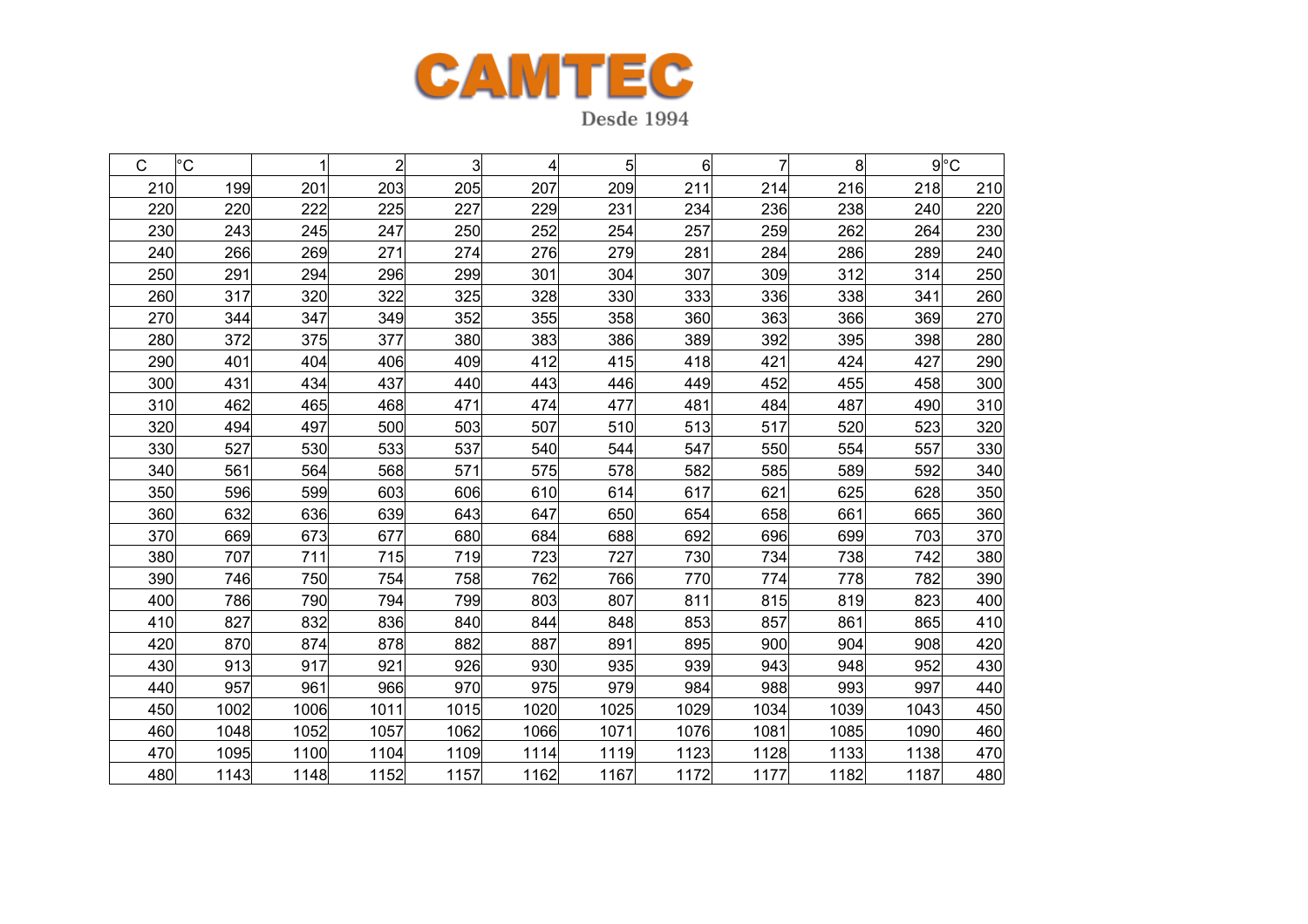

C |°C | 1 | 2| 3| 4| 5| 6| 7| 8| 9|°C 4900| 1192| 1197| 1202| 1206| 1211| 1216| 1221| 1226| 1231| 1236| 490 5000| 1241| 1246| 1252| 1257| 1262| 1267| 1272| 1277| 1282| 1287| 500 5100| 1292| 1297| 1303| 1308| 1313| 1318| 1323| 1328| 1334| 1339| 510 5200| 1344| 1349| 1354| 1360| 1365| 1370| 1375| 1381| 1386| 1391| 520 5300| 1397| 1402| 1407| 1413| 1418| 1423| 1429| 1434| 1439| 1445| 530 5400| 1450| 1456| 1461| 1467| 1472| 1477| 1483| 1488| 1494| 1499| 540 5500| 1505| 1510| 1516| 1521| 1527| 1532| 1538| 1544| 1549| 1555| 550 5600| 1560| 1566| 1571| 1577| 1583| 1588| 1594| 1600| 1605| 1611| 560 5700| 1617| 1622| 1628| 1634| 1639| 1645| 1651| 1657| 1662| 1668| 570 5800| 1674| 1680| 1685| 1691| 1697| 1703| 1709| 1715| 1720| 1726| 580 5900| 1732| 1738| 1744| 1750| 1756| 1762| 1767| 1773| 1779| 1785| 590 6000| 1791| 1797| 1803| 1809| 1815| 1821| 1827| 1833| 1839| 1845| 600 6100| 1851| 1857| 1863| 1869| 1875| 1882| 1888| 1894| 1900| 1906| 610 6200| 1912| 1918| 1924| 1931| 1937| 1943| 1949| 1955| 1961| 1968| 620 6300| 1974| 1980| 1986| 1993| 1999| 2005| 2011| 2018| 2024| 2030| 630 6400| 2036| 2043| 2049| 2055| 2062| 2068| 2074| 2081| 2087| 2094| 640 650 2100 2106 2113 2119 2126 2132 2139 2145 2151 2158 650 660 2164 2171 2177 2184 2190 2197 2203 2210 2216 2223 660 670 2230 2236 2243 2249 2256 2263 2269 2276 2282 2289 670 680 2296 2302 2309 2316 2322 2329 2336 2343 2349 2356 680 690 2363 2369 2376 2383 2390 2396 2403 2410 2417 2424 690 700 2430 2437 2444 2451 2458 2465 2472 2478 2485 2492 700 7100| 2499| 2506| 2513| 2520| 2527| 2534| 2541| 2548| 2555| 2562| 710 720 2569 2576 2583 2590 2597 2604 2611 2618 2625 2632 720 7300| 2639| 2646| 2653| 2660| 2667| 2674| 2682| 2689| 2696| 2703| 730 740 2710 2717 2724 2732 2739 2746 2753 2760 2768 2775 740 7500| 2782| 2789| 2797| 2804| 2811| 2818| 2826| 2823| 2840| 2848| 750 760 2855 2862 2869 2877 2884 2892 2899 2906 2914 2921 760 7700| 2928| 2936| 2943| 2951| 2958| 2966| 2973| 2980| 2988| 2995| 770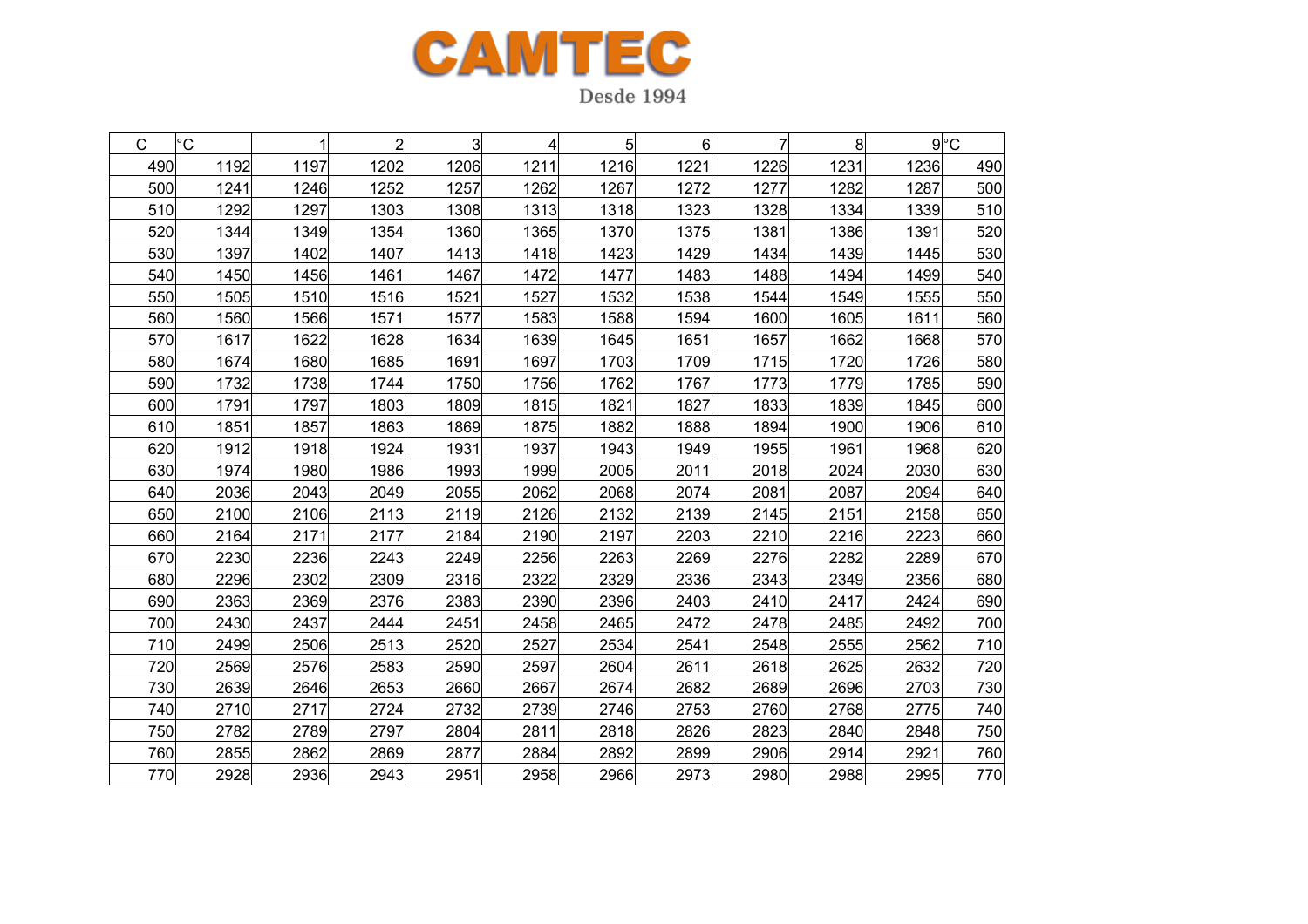

| С    | °С   |      | $\overline{2}$ | 3    | 4    | 5    | 6    | 7    | 8    |      | $9^{\circ}$ C |
|------|------|------|----------------|------|------|------|------|------|------|------|---------------|
| 780  | 3003 | 3010 | 3018           | 3025 | 3033 | 3040 | 3048 | 3055 | 3063 | 3070 | 780           |
| 790  | 3078 | 3086 | 3093           | 3101 | 3108 | 3116 | 3124 | 3131 | 3139 | 3146 | 790           |
| 800  | 3154 | 3162 | 3169           | 3177 | 3185 | 3192 | 3200 | 3208 | 3215 | 3223 | 800           |
| 810  | 3231 | 3239 | 3246           | 3254 | 3262 | 3269 | 3277 | 3285 | 3293 | 3301 | 810           |
| 820  | 3308 | 3316 | 3324           | 3332 | 3340 | 3347 | 3355 | 3363 | 3371 | 3379 | 820           |
| 830  | 3387 | 3395 | 3402           | 3410 | 3418 | 3426 | 3434 | 3442 | 3450 | 3458 | 830           |
| 840  | 3466 | 3474 | 3482           | 3490 | 3498 | 3506 | 3514 | 3522 | 3530 | 3538 | 840           |
| 850  | 3546 | 3554 | 3562           | 3570 | 3578 | 3586 | 3594 | 3602 | 3610 | 3618 | 850           |
| 860  | 3626 | 3634 | 3643           | 3651 | 3659 | 3667 | 3675 | 3683 | 3691 | 3700 | 860           |
| 870  | 3708 | 3716 | 3724           | 3732 | 3741 | 3749 | 3757 | 3765 | 3773 | 3782 | 870           |
| 880  | 3790 | 3798 | 3806           | 3815 | 3823 | 3831 | 3840 | 3848 | 3856 | 3865 | 880           |
| 890  | 3873 | 3881 | 3890           | 3898 | 3906 | 3915 | 3923 | 3931 | 3940 | 3948 | 890           |
| 900  | 3957 | 3965 | 3973           | 3982 | 3990 | 3999 | 4007 | 4016 | 4024 | 4032 | 900           |
| 910  | 4041 | 4049 | 4058           | 4066 | 4075 | 4083 | 4092 | 4100 | 4109 | 4117 | 910           |
| 920  | 4126 | 4135 | 4143           | 4152 | 4160 | 4169 | 4177 | 4186 | 4195 | 4203 | 920           |
| 930  | 4212 | 4220 | 4229           | 4238 | 4246 | 4255 | 4264 | 4272 | 4281 | 4290 | 930           |
| 940  | 4298 | 4307 | 4316           | 4325 | 4333 | 4342 | 4351 | 4359 | 4368 | 4377 | 940           |
| 950  | 4386 | 4394 | 4403           | 4412 | 4421 | 4430 | 4438 | 4447 | 4456 | 4465 | 950           |
| 960  | 4474 | 4483 | 4491           | 4500 | 4509 | 4518 | 4527 | 4536 | 4545 | 4553 | 960           |
| 970  | 4562 | 4571 | 4580           | 4589 | 4598 | 4607 | 4616 | 4625 | 4634 | 4643 | 970           |
| 980  | 4652 | 4661 | 4670           | 4679 | 4688 | 4697 | 4706 | 4715 | 4724 | 4733 | 980           |
| 990  | 4742 | 4751 | 4760           | 4769 | 4778 | 4787 | 4796 | 4805 | 4814 | 4824 | 990           |
| 1000 | 4833 | 4842 | 4851           | 4860 | 4869 | 4878 | 4887 | 4897 | 4906 | 4915 | 1000          |
| 1010 | 4924 | 4933 | 4942           | 4952 | 4961 | 4970 | 4979 | 4989 | 4998 | 5007 | 1010          |
| 1020 | 5016 | 5025 | 5035           | 5044 | 5053 | 5063 | 5072 | 5081 | 5090 | 5100 | 1020          |
| 1030 | 5109 | 5118 | 5128           | 5137 | 5146 | 5156 | 5165 | 5174 | 5184 | 5193 | 1030          |
| 1040 | 5202 | 5212 | 5221           | 5231 | 5240 | 5249 | 5259 | 5268 | 5278 | 5287 | 1040          |
| 1050 | 5297 | 5306 | 5316           | 5325 | 5334 | 5344 | 5353 | 5363 | 5372 | 5382 | 1050          |
| 1060 | 5391 | 5401 | 5410           | 5420 | 5429 | 5439 | 5449 | 5458 | 5468 | 5477 | 1060          |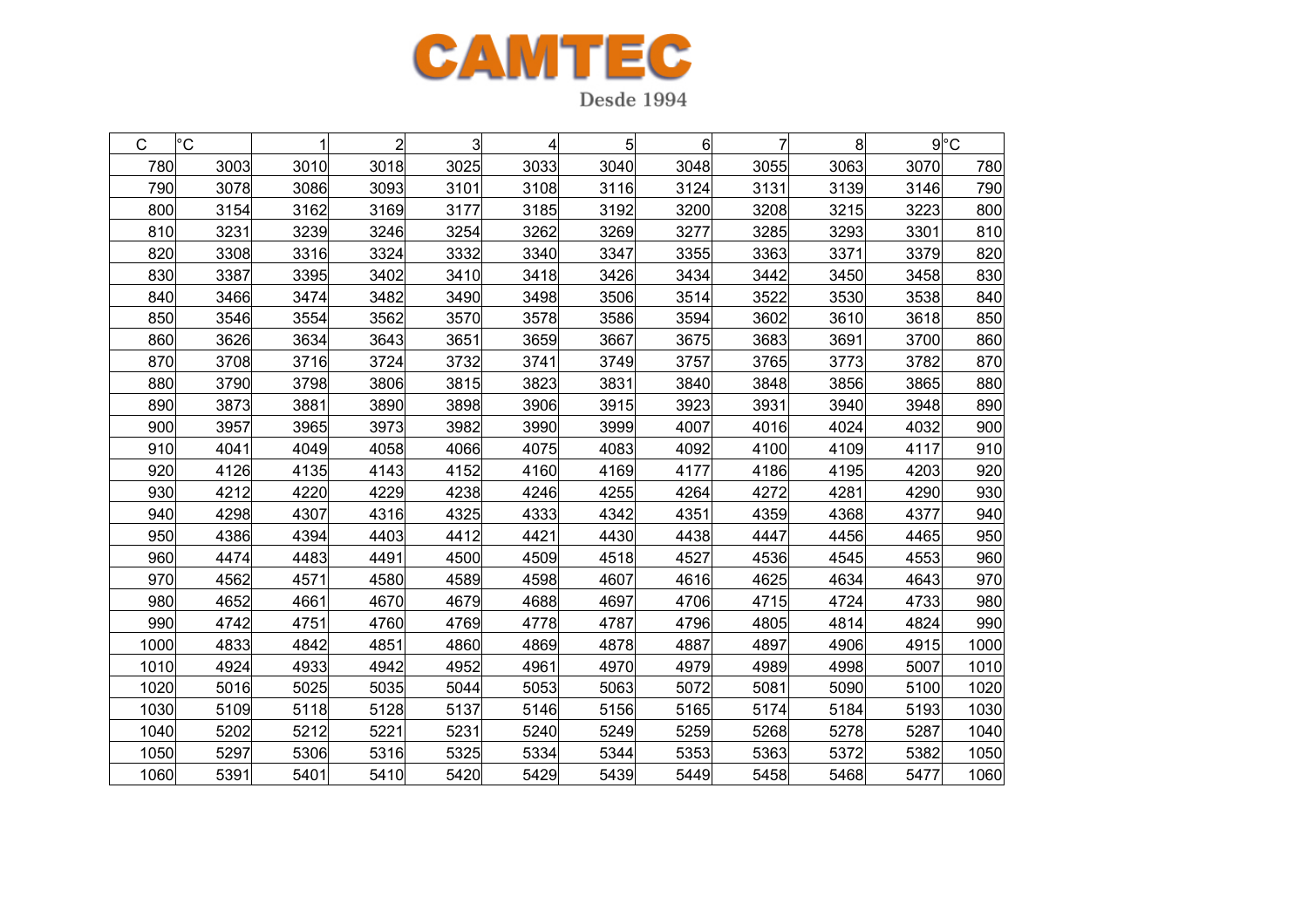

C |°C | 1 | 2| 3| 4| 5| 6| 7| 8| 9|°C 10700| 5487| 5496| 5506| 5516| 5525| 5535| 5544| 5554| 5564| 5573| 1070 10800| 5583| 5593| 5602| 5612| 5621| 5631| 5641| 5651| 5660| 5670| 1080 1090 5680 5689 5699 5709 5718 5728 5738 5748 5757 5767 1090 11000| 5777| 5787| 5796| 5806| 5816| 5826| 5836| 5845| 5855| 5865| 1100 1110 5875 5885 5895 5904 5914 5924 5934 5944 5954 5964 1110 11200| 5973| 5983| 5993| 6003| 6013| 6023| 6033| 6043| 6053| 6063| 1120 1130 6073 6083 6093 6102 6112 6122 6132 6142 6152 6162 1130 11400| 6172| 6182| 6192| 6202| 6212| 6223| 6233| 6243| 6253| 6263| 1140 1150 6273 6283 6293 6303 6313 6323 6333 6343 6353 6364 1150 1160 6374 6384 6394 9404 6414 6424 6435 6445 6455 6565 1160 11700| 6475| 6485| 6496| 6506| 6516| 6526| 6536| 6547| 6557| 6567| 1170 1180 6577 6588 6598 6608 6618 6629 6639 6649 6659 6670 1180 1190 6680 6690 6701 6711 6721 6732 6742 6752 6763 6773 1190 1200 6783 6794 6804 6814 6825 6835 6846 6856 6866 6877 1200 1210 6887 6898 6908 6918 6929 6939 6950 6960 6971 6981 1210 1220 6991 7002 7012 7023 7033 7044 7054 7065 7075 7086 1220 12300| 7096| 7107| 7117| 7128| 7138| 7149| 7159| 7170| 7181| 7191| 1230 1240 7202 7212 7223 7233 7244 7255 7265 7276 7286 7297 1240 1250 7308 7318 7329 7339 7350 7361 7371 7382 7403 7403 1250 1260 7414 7425 7435 7446 7457 7467 7478 7489 7500 7510 1260 1270 7521 7532 7542 7553 7564 7575 7585 7596 7607 7618 1270 1280 7628 7639 7650 7661 7671 7682 7693 7704 7715 7725 1280 1290 7736 7747 7758 7769 7780 7790 7801 7812 7823 7834 1290 1300 7845 7855 7866 7877 7888 7899 7910 7921 7932 7943 1300 1310 7953 7964 7975 7986 7997 8008 8019 8030 8041 8052 1310 1320 8063 8074 8085 8096 8107 8118 8128 8139 8150 8161 1320 1330 8172 8183 8194 8205 8216 8227 8238 8249 8261 8272 1330 1340 8283 8294 8305 8316 8327 8338 8349 8360 8371 8382 1340 13508393 8404 8415 8426 8437 8449 8460 8471 8482 8493 1350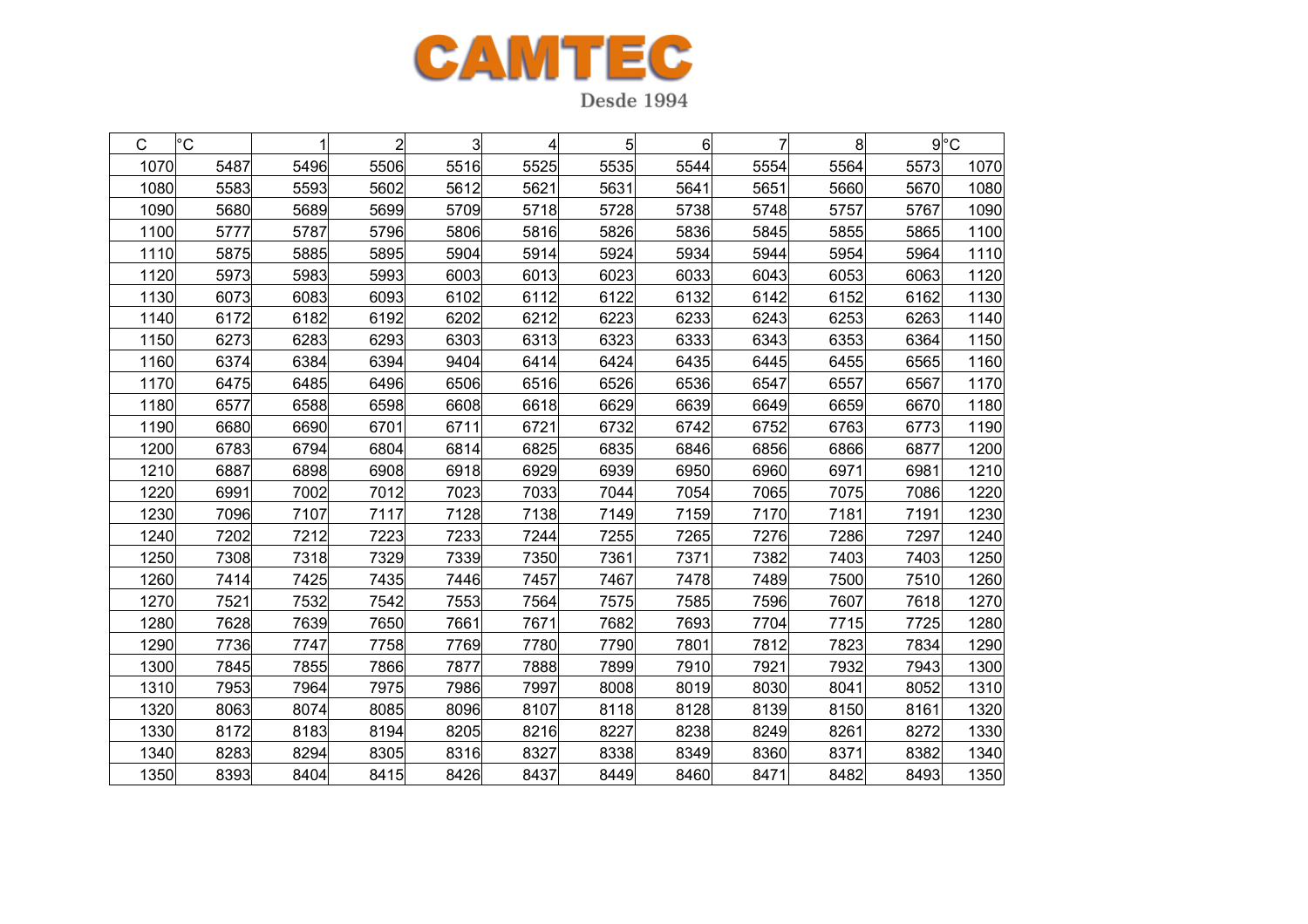

**Desde 1994** 

| С    | °C    |       | 2     | 3     | 4     | 5     | 6     | 7     | 8     |       | $9^{\circ}C$ |
|------|-------|-------|-------|-------|-------|-------|-------|-------|-------|-------|--------------|
| 1360 | 8504  | 8515  | 8526  | 8538  | 8549  | 8560  | 8571  | 8582  | 8593  | 8604  | 1360         |
| 1370 | 8616  | 8627  | 8638  | 8649  | 8660  | 8671  | 8683  | 8694  | 8705  | 8716  | 1370         |
| 1380 | 8727  | 8738  | 8750  | 8761  | 8772  | 8783  | 8795  | 8806  | 8817  | 8828  | 1380         |
| 1390 | 8839  | 8851  | 8862  | 8873  | 8884  | 8896  | 8907  | 8918  | 8929  | 8941  | 1390         |
| 1400 | 8952  | 8963  | 8974  | 8986  | 8997  | 9008  | 9020  | 9031  | 9042  | 9053  | 1400         |
| 1410 | 9065  | 9076  | 9087  | 9099  | 9110  | 9121  | 9133  | 9144  | 9155  | 9167  | 1410         |
| 1420 | 9178  | 9189  | 9201  | 9212  | 9223  | 9235  | 9246  | 9257  | 9269  | 9280  | 1420         |
| 1430 | 9291  | 9303  | 9314  | 9326  | 9337  | 9348  | 9360  | 9371  | 9382  | 9394  | 1430         |
| 1440 | 9405  | 9417  | 9428  | 9439  | 9451  | 9462  | 9474  | 9485  | 9497  | 9508  | 1440         |
| 1450 | 9519  | 9531  | 9542  | 9554  | 9565  | 9577  | 9588  | 9599  | 9611  | 9622  | 1450         |
| 1460 | 9634  | 9645  | 9657  | 9668  | 9680  | 9691  | 9703  | 9714  | 9726  | 9737  | 1460         |
| 1470 | 9748  | 9760  | 9771  | 9783  | 9794  | 9806  | 9817  | 9829  | 9840  | 9852  | 1470         |
| 1480 | 9863  | 9875  | 9886  | 9898  | 9909  | 9921  | 9933  | 9944  | 9956  | 9967  | 1480         |
| 1490 | 9979  | 9990  | 10002 | 10013 | 10025 | 10036 | 10048 | 10059 | 10071 | 10082 | 1490         |
| 1500 | 10094 | 10106 | 10117 | 10129 | 10140 | 10152 | 10163 | 10175 | 10187 | 10198 | 1500         |
| 1510 | 10210 | 10221 | 10233 | 10244 | 10256 | 10268 | 10279 | 10291 | 10302 | 10314 | 1510         |
| 1520 | 10325 | 10337 | 10349 | 10360 | 10372 | 10383 | 10395 | 10407 | 10418 | 10430 | 1520         |
| 1530 | 10441 | 10453 | 10465 | 10476 | 10488 | 10500 | 10511 | 10523 | 10534 | 10546 | 1530         |
| 1540 | 10558 | 10569 | 10581 | 10593 | 10604 | 10616 | 10627 | 10639 | 10651 | 10662 | 1540         |
| 1550 | 10674 | 10686 | 10697 | 10709 | 10721 | 10732 | 10744 | 10756 | 10767 | 10779 | 1550         |
| 1560 | 10790 | 10802 | 10814 | 10825 | 10837 | 10849 | 10860 | 10872 | 10884 | 10895 | 1560         |
| 1570 | 10907 | 10919 | 10930 | 10942 | 10954 | 10965 | 10977 | 10989 | 11000 | 11012 | 1570         |
| 1580 | 11024 | 11035 | 11047 | 11059 | 11070 | 11082 | 11094 | 11105 | 11117 | 11129 | 1580         |
| 1590 | 11141 | 11152 | 11164 | 11176 | 11187 | 11199 | 11211 | 11222 | 11234 | 11246 | 1590         |
| 1600 | 11257 | 11269 | 11281 | 11292 | 11304 | 11316 | 11328 | 11339 | 11351 | 11363 | 1600         |
| 1610 | 11374 | 11386 | 11398 | 11409 | 11421 | 11433 | 11444 | 11456 | 11468 | 11480 | 1610         |
| 1620 | 11491 | 11503 | 11515 | 11526 | 11538 | 11550 | 11561 | 11573 | 11585 | 11597 | 1620         |
| 1630 | 11608 | 11620 | 11632 | 11643 | 11655 | 11667 | 11678 | 11690 | 11702 | 11714 | 1630         |
| 1640 | 11725 | 11737 | 11749 | 11760 | 11772 | 11784 | 11795 | 11807 | 11819 | 11830 | 1640         |